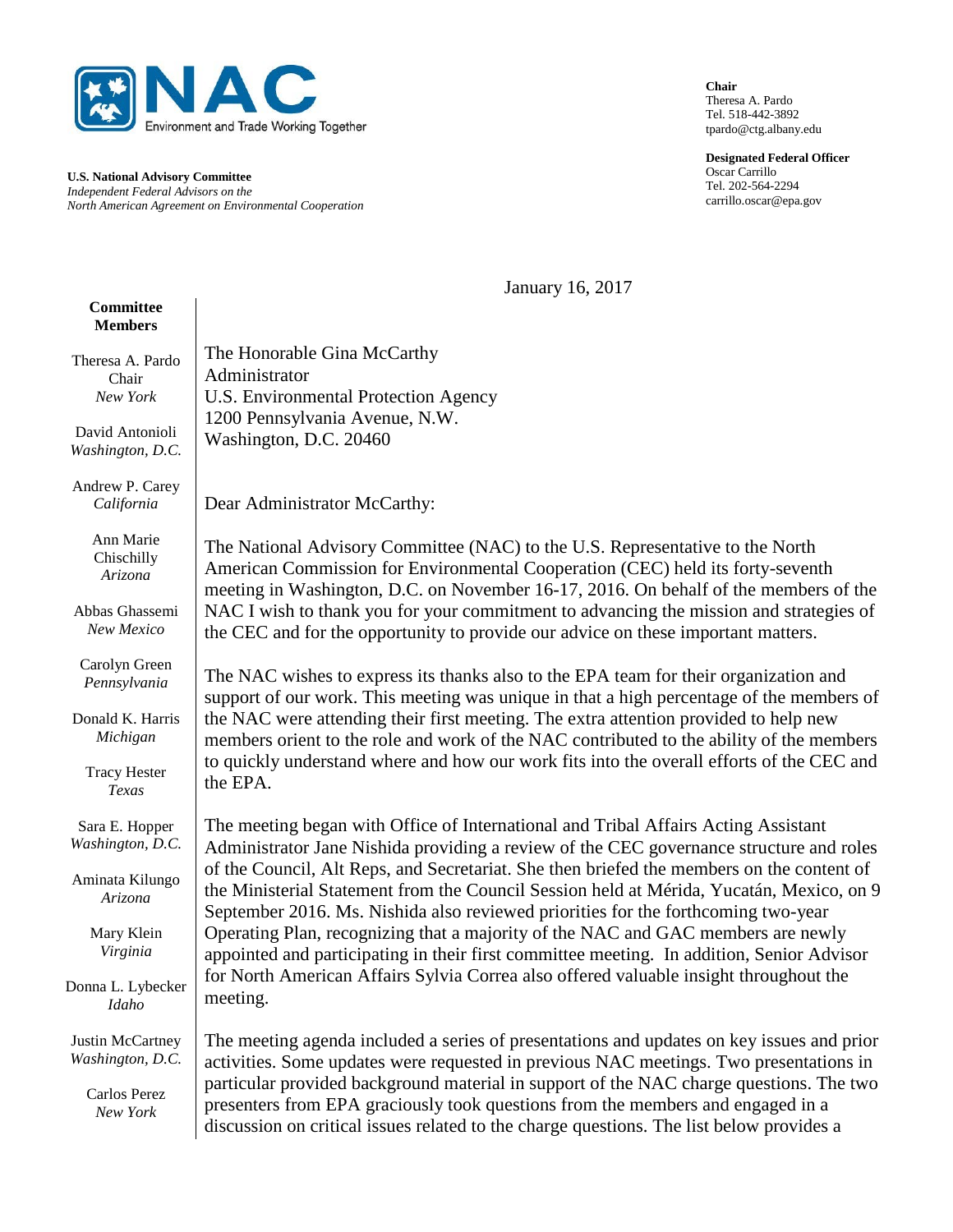Simone Sagovac *Michigan*

summary of the agenda and presents some brief comments from the NAC.

Ivonne Santiago *Texas* 

- JoAnn Chase, Director, American Indian Environmental Office (AIEO), provided members with a briefing on the milestone interagency MOU for coordination and protection of treaty rights. Ms. Chase also stated that the Eco Ambassadors program was running well and the Local Environmental Observers program is expanding. The NAC wishes to express our appreciation for Director Chase's dedication and limitless optimism for progress in the area of federal-tribal relations.
- Donna Vizian, EPA Acting Assistant Administrator for the Office of Administration and Resources Management, welcomed the members and reviewed the responsibilities of FACA appointees, and thanked the members for their advice and the OARM staff for their support of our efforts.
- César Rafael Chávez, Executive Director of the CEC Secretariat (via teleconference), provided an update of programmatic progress under the Operation Plan and the current round of NAPECA grants.
- The NAC and GAC had previously requested a briefing on the status of the Monarch Butterfly, which was provided by Donita Cotter of Interior's Fish and Wildlife Service.
- An update on the status of SEM submissions was offered by Robert Moyer, SEM Director at the CEC, with support from Lisa Goldman from the EPA Office of General Counsel.
- Lindsay Brumwell, JPAC Chair, reported via telephone, on the recent JPAC session in Ottawa, and alerted the committees to the forthcoming joint JPAC-TEK Roster advice. She also noted that their recent session was streamed via Facebook Live and they had 3,000 attendees through that service.
- Stephanie Adrian, representing the Office of Global Affairs and Policy at OITA gave an excellent briefing on marine litter, and Ted MacDonald from the same office provided comprehensive overview of the challenges of food waste management.
- TEK Roster member Gail Small provided a briefing, by telephone, on the progress of the Roster as they settle into their advisory role and also summarized how TEK is gradually becoming part of the CEC's broader deliberations on the future of the North American environment.

The NAC wishes to express appreciation for the excellent support provided by the Federal Advisory Committee Management Division (FACMD) and thank Director Monisha Harris, NAC/GAC Designated Federal Officer Oscar Carrillo, and all of the FACMD staff for their support, before, during and after the meeting.

The Members of the NAC wish to express a statement of support to the EPA regarding the role and work of the NAC and the GAC. As stakeholders in the work of the EPA and the CEC, we recognize the public value created by these entities, and in particular, the role the two committees play in that value creation process; as such, we encourage the EPA to take action that will contribute to the strength and continuity of the committees.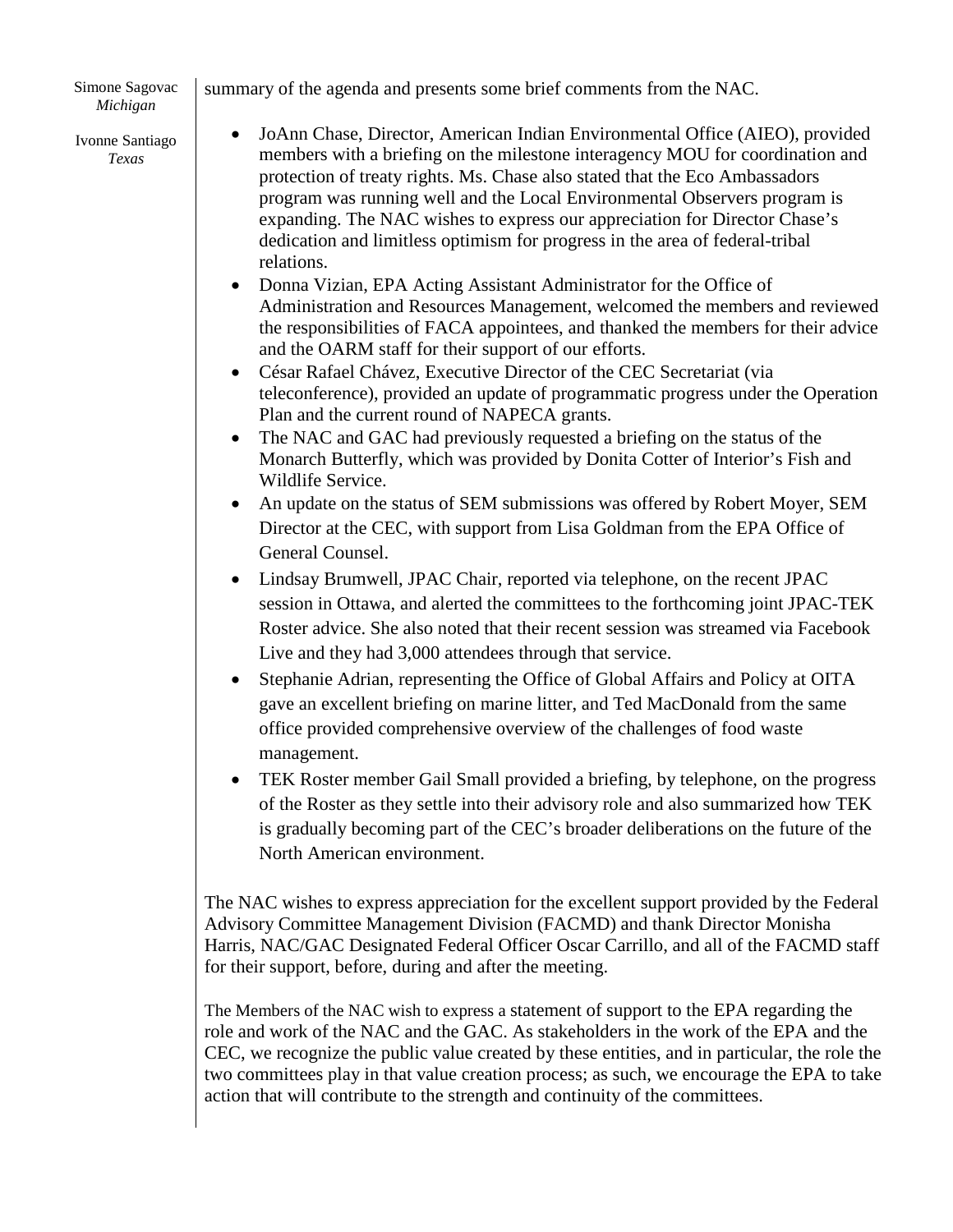| On behalf of all members of the NAC who had the honor of serving during your tenure we<br>would like to express our deepest appreciation for your principled leadership and<br>unwavering commitment to the preservation and enhancement of our shared environment.                                                                                                                                                                                                 |                                    |  |
|---------------------------------------------------------------------------------------------------------------------------------------------------------------------------------------------------------------------------------------------------------------------------------------------------------------------------------------------------------------------------------------------------------------------------------------------------------------------|------------------------------------|--|
|                                                                                                                                                                                                                                                                                                                                                                                                                                                                     | Sincerely,                         |  |
|                                                                                                                                                                                                                                                                                                                                                                                                                                                                     | Theresa a. Pardo                   |  |
|                                                                                                                                                                                                                                                                                                                                                                                                                                                                     | Theresa A. Pardo, Ph.D., Chair     |  |
|                                                                                                                                                                                                                                                                                                                                                                                                                                                                     | <b>National Advisory Committee</b> |  |
| cc: Jane Nishida, Assistant Administrator for the Office of International and Tribal Affairs<br>Monisha Harris, Director, Federal Advisory Committee Management Division<br>Oscar Carrillo, Designated Federal Officer<br>Sylvia Correa, Senior Advisor for North American Affairs<br>Lindsay Brumwell, Chair, Joint Public Advisory Committee<br>César Rafael Chávez, Executive Director, CEC<br>Members of the U.S. National and Governmental Advisory Committees |                                    |  |

\_\_\_\_\_\_\_\_\_\_\_\_\_\_\_\_\_\_\_\_\_\_\_\_\_\_\_\_\_\_\_\_\_\_\_\_\_\_\_\_\_\_\_\_\_\_\_\_\_\_\_\_\_\_\_\_\_\_\_\_\_\_\_\_\_\_\_\_\_\_\_\_\_\_\_\_\_\_\_\_\_\_\_\_\_\_\_\_\_\_\_\_\_\_\_\_\_\_\_\_\_\_\_\_\_\_\_\_\_\_\_\_\_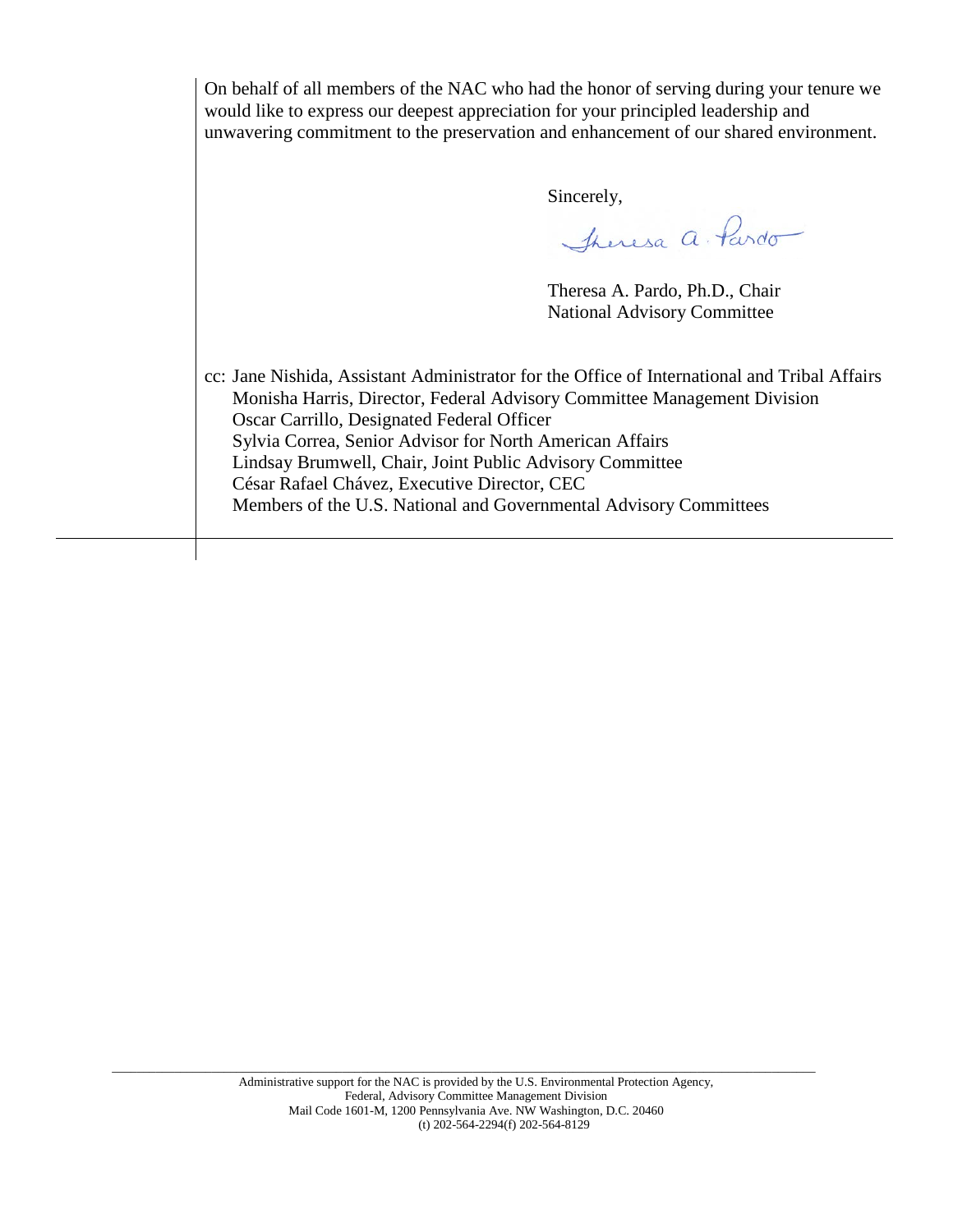National Advisory Committee (NAC) To the U.S. Representative to the Commission for Environmental Cooperation (CEC)

#### **Advice 2016-1 (Meeting – November 16-17, 2016)** *Charge Questions: Marine Litter*

The November 2016 Charge Questions to the NAC seek advice "… on potential directions on marine litter and food waste as future areas of work in the CEC's Operational Plan, and provide advice on implementing a path forward on tangible initiatives for youth engagement, including indigenous youth, on the areas of marine litter and food waste."

The advice provided by the NAC in response to the Charge Questions is organized into four sections: 1. Marine Litter, 2. Food Waste, 3. Additional Advice, and 4. Requests. Advice related to tangible initiatives for youth engagement, including indigenous youth, is integrated into these sections as appropriate.

### **Marine Litter**

Regarding potential directions on *Marine Litter* as a future area of work in the CEC Operational Plan, the NAC recommends that the CEC consider a set of targeted activities focused on pollution prevention and legacy cleanup. The activities reflect two important themes that ran throughout these discussions: 1. Knowledge of source matters, and, 2. Actions must be locally meaningful and specific to context, while also helping stakeholders see and understand the link between local and global issues and actions. Throughout these recommendations the NAC further recommends a reshaping of the narrative to be more positive; enabling stakeholders to envision a different future. This, they consider, is key to incentivizing engagement and action. The NAC recommendations reflect these themes and are relevant to both focus areas.

#### **1. Positioning is Key**

- Economics is key to the solution.
	- o The NAC recommends actions which more directly and clearly connect economics to the health of communities, and in particular, marine litter. Use new understanding of sources and impacts of marine litter (see recommendation #3 below) to shape policies that incentivize relevant stakeholders (including private industry, local, state, and national governments, and nongovernmental organizations) to explore the potential relationship between pollution control, legacy cleanup, and value creation. Find the obstacles to efforts to create value out of waste and incentivize the elimination of those obstacles.
- Water quality and watershed management are salient public issues.
	- o The NAC recommends actions which more directly link marine litter to salient issues of public interest and concern such as water quality and watershed management. Where marine litter is a threat to safe drinking water, such as in El Paso Texas, engage stakeholders to develop and implement effective solutions.

#### **2. Partnerships are Key**

• Build the expectation that partnerships are essential in all areas of pollution control and legacy cleanup.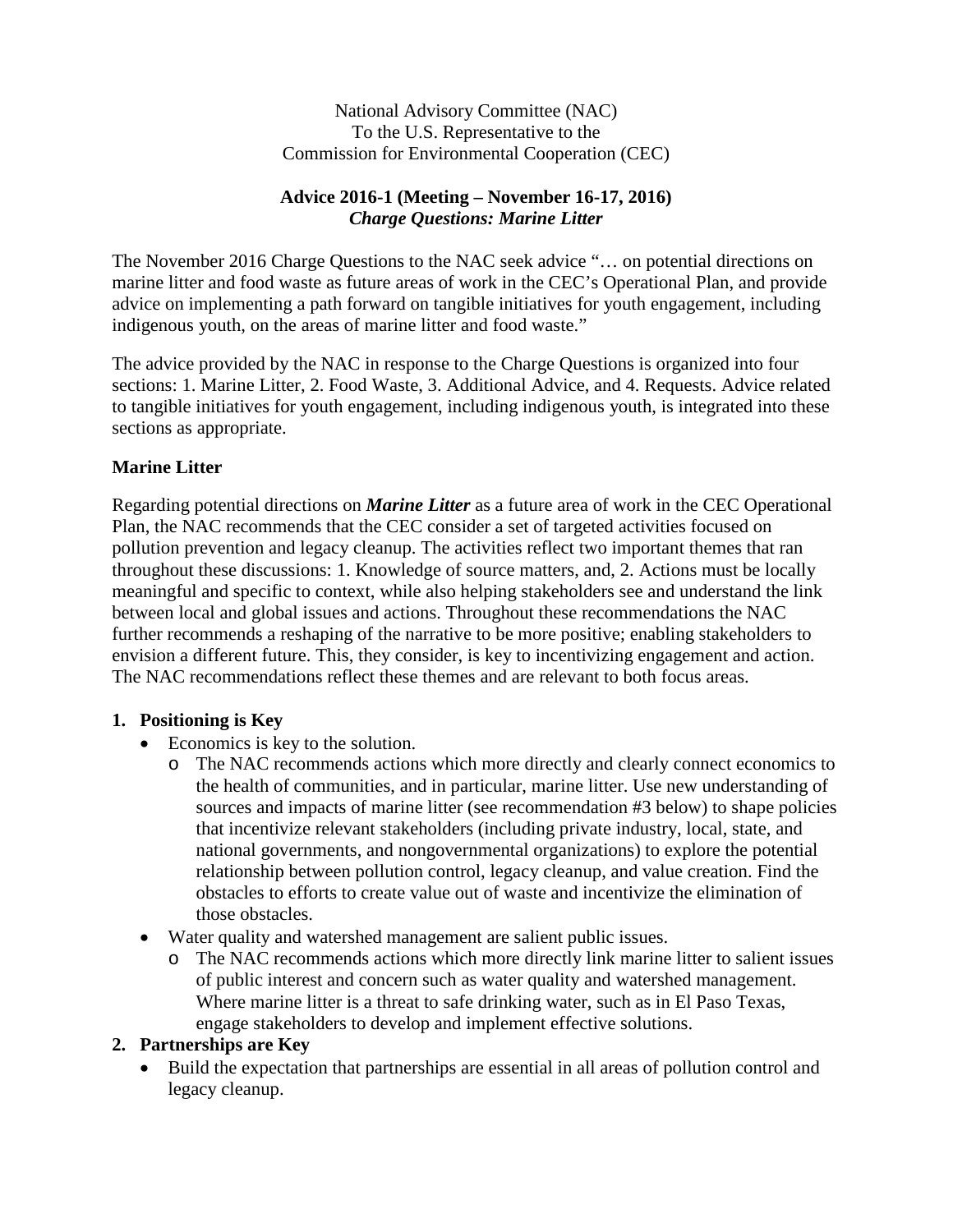- Recognize that partnerships are central to the full range of types of activities: research, policy, resourcing, and awareness building, among others.
- Engage in partnerships along a variety of dimensions:
	- o With border countries to focus on elimination at the source, where a significant source has been identified. For example, partnering with Mexico on appropriate management of old tires to reduce impacts on water quality.
	- o With industry partners at the local, state, federal and international level that have a stake in the issue of marine debris.
	- o With state and local governments to incentive and/or remove obstacles to value creation from waste and make other improvements to waste management, particularly in watersheds identified as the most significant sources of marine debris.

### **3. Build Deep Understanding of the Sources of Marine Litter**

- Develop and conduct a bi-annual research project to identify the biggest sources of marine litter.
- Use the results to focus new (research, academic, and community awareness) programs and policies on the sources of marine litter.
- Use the project to make the link between marine litter source and impact on areas of key interest such as water quality and human and animal health.
- Use the baseline data to track the impact of new programs and actions in controlling pollution over time.

### **4. Surface the Facts about which Actions Create what Value in which Contexts**

- Increase capability of communities and other key stakeholders to make strategic choices about which actions generate the most value in specific contexts by creating new understanding of the most cost-effective high impact programs.
	- o Develop and conduct a bi-annual research project designed to surface the facts about the value generating effectiveness of the range of actions and activities designed to control marine litter and to cleanup legacy sites.
	- o Ensure that policy makers and other key decision makers can determine costeffectiveness of alternative strategies so that high impact leverage points can be understood and exercised.
- Ensure that citizens and other key stakeholders have readily accessible and usable data about alternative strategies so they can make informed choices. For example, where are youth-based awareness programs most effective in increasing engagement levels in legacy cleanup activities? For example, how can such data be made available on open data portals?
- Examine models in use in other areas and explore the application of lessons learned to pollution control and legacy cleanup of marine litter. Are there lessons from these models that could contribute to new initiatives or actions focused on the elimination of risk of marine litter at the source?

#### **5. Enable the Necessary Infrastructure to Manage the Sources**

Use new data about source and alternative strategies within context to target high impact sites and assist those addressing infrastructure gaps (in the form of policy and facilities) required to mitigate those sites. For example, some Tribal Governments do not have the necessary local regulations to control pollution. They do not have the facilities to support regulated control of pollution or to clean it up. Funding is needed in such communities to build the necessary regulatory and facilities infrastructure required to prevent pollution at the source.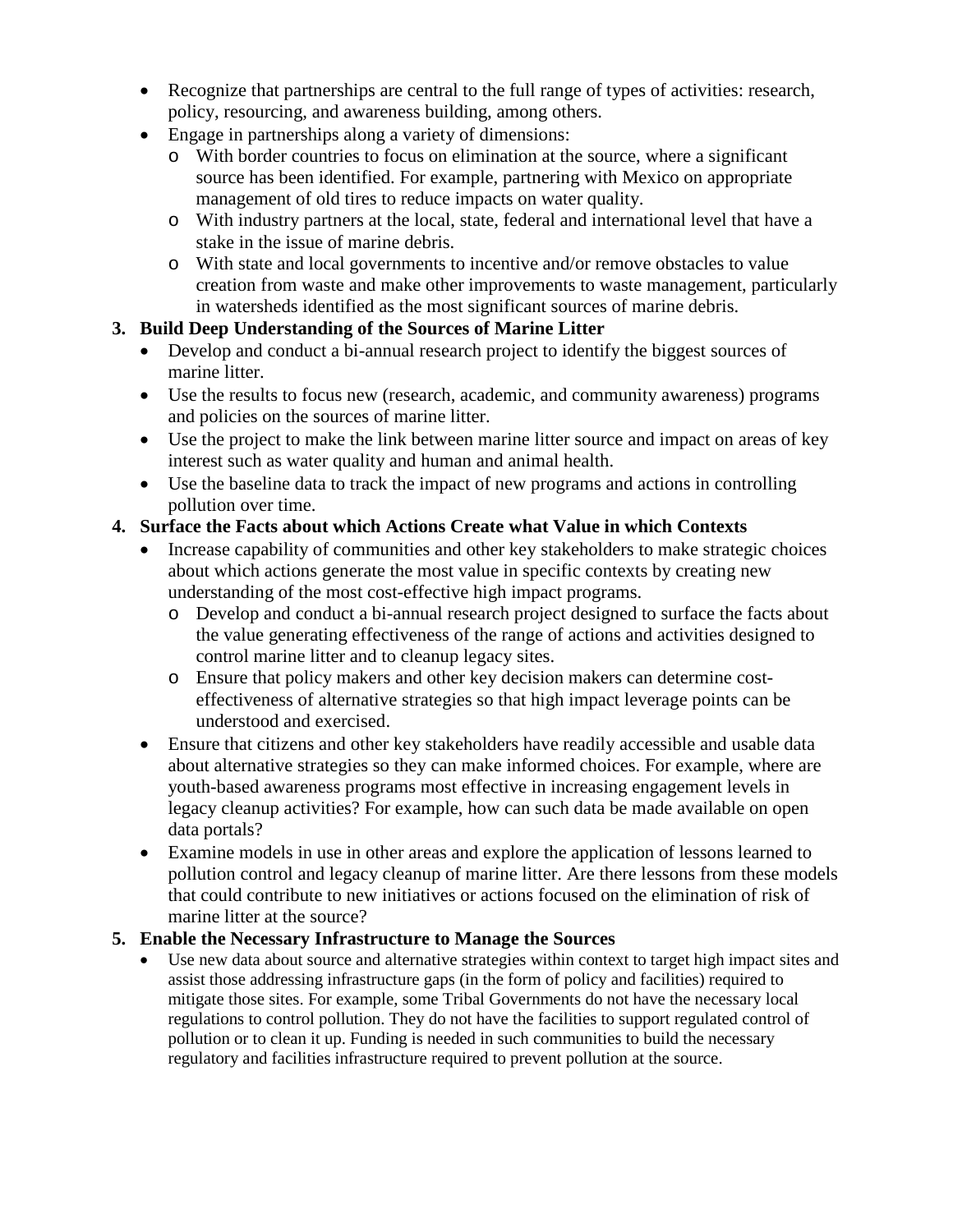## **6. Build Awareness: Simplify, Customize and Amplify the Message**

- The NAC recommends a variety of actions that EPA could take, consistent with its existing authorities and working in partnership with other stakeholders at the state and local level and in the private sector, focused on simplifying the message, customizing it to context and using amplifiers to get the message out and build awareness of marine litter and the costs in terms of public value at all levels, local, state, federal and global.
- The NAC recommends the use of amplifiers that make messages more accessible. For example, putting messages on outlets frequented by target populations, and not just on PBS. Using new visualizations techniques that reduce the threshold for access to the insights generated through data analysis.
- The NAC recommends the use of source data to engage youth in the development of programs that build new understanding about where a community's waste ends up.
	- o For example, a "hackathon" could use data from the bi-annual research project to build visualizations that provide the clearest and most accessible insight about the impact of local actions on marine litter. Prize winning visualizations could form the basis for a youth documentary or a public service announcement program.
	- o For example, a community-based competition could incentivize the creation of multimedia displays that simulate the impact of litter on local watersheds over time.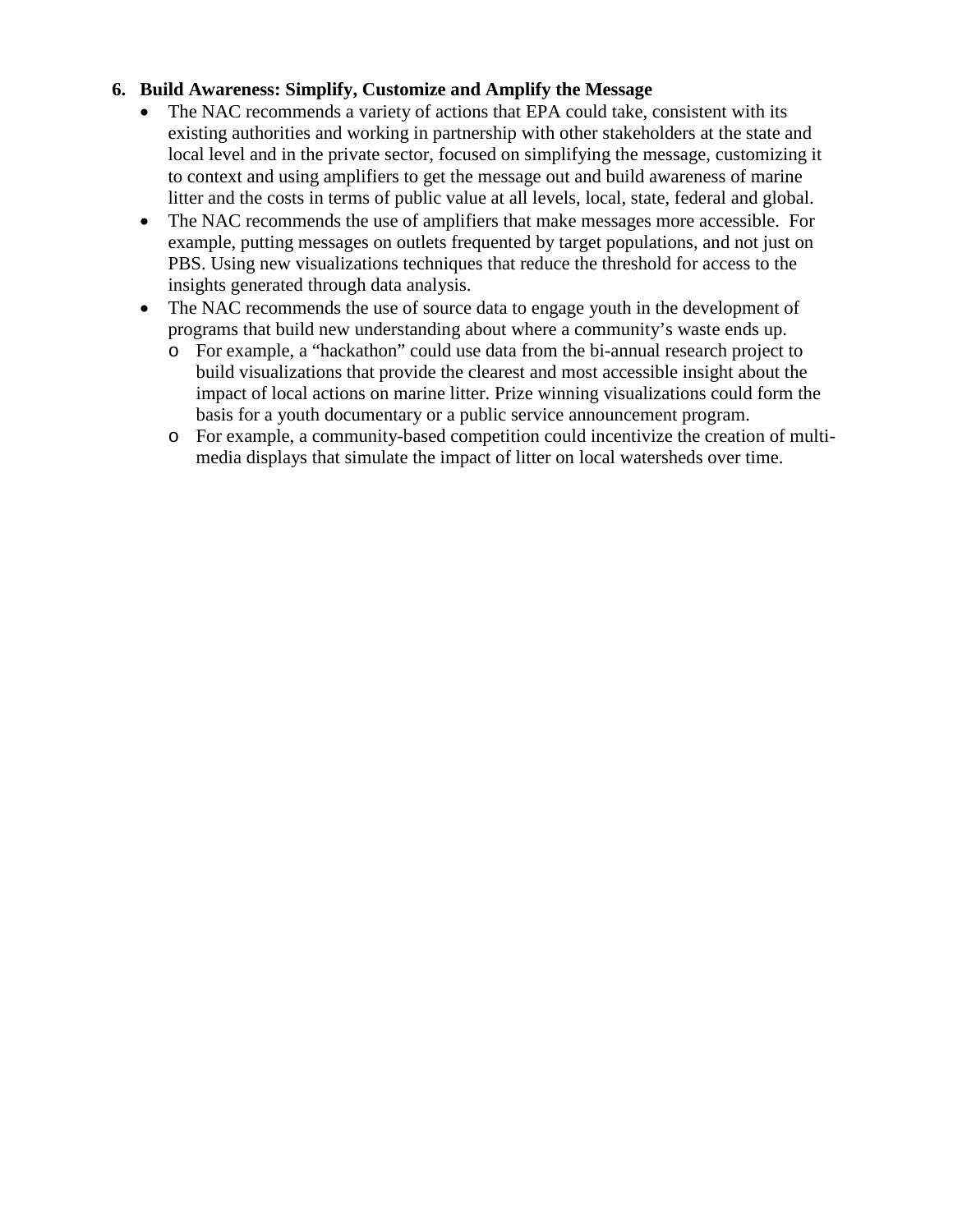National Advisory Committee (NAC) To the U.S. Representative to the Commission for Environmental Cooperation (CEC)

### **Advice 2016-2 (Meeting – November 16-17, 2016)** *Charge Questions: Food Waste*

#### **Food Waste**

In consideration of the charge question on food waste, members of the NAC engaged in discussions on food waste and food justice, causes, better understanding of alternative actions, modeling and incentivizing waste reduction strategies, leveraging existing policies and resources, infrastructure challenges, linkages to health, and strategies for engaging schools and affecting curriculum changes. Regarding potential directions on **Food Waste** as a future area of work in the CEC Operational Plan, the NAC recommends that the CEC consider the set of activities listed below.

### **1. Positioning is Key**

• Create programs and actions which directly and clearly identify the connections between food waste and other key social and environmental issues such as food insecurity, food justice, use of natural resources in food production, and a wide range of public health issues. Particular regions may benefit from such linkages more than others, for example, food security is a big issue at the US – Mexico Border. Such a linkage may help attract support for and engagement in food waste initiatives.

### **2. Partnerships are Key**

- Partner with local communities who want support in creating food waste youth engagement programs that meet their unique community character and their specific food waste situation. Such partnerships could help communities build effective and sustainable youth engagement programs that are responsive to local conditions and focused on local food waste issues. And lessons learned can then be shared with other communities. For example, a how-to book, based on the experience in one community, on building a grade school to university partnership program that engages students, teachers, and parents, among others at all levels in food waste programs could provide guidance to others as to how to understand and utilize the levers for change in their own communities
- Enable and support partnerships between community groups, including youth-led initiatives, and super markets for "point of sale" awareness building programs, so when families are buying food they have an understanding of the issue of food waste.
- Enable and support partnerships with the private sector, particularly entities involved in food production/processing, to understand and address food waste at those points.

# **3. Build Deep Understanding of the Sources of Food Waste**

• Develop and conduct a bi-annual research project to identify the sources and causes of food waste. Such studies, including the soon to be released EPA study on barriers and opportunities related to food waste, can provide the data decision makers need to understand where actions might most effectively be focused. For example, how big of a problem are university food systems compared to other food systems? Where on the journey from field, through processing, to the consumer does most food spoilage happen? What strategies might be most effective in reducing food waste?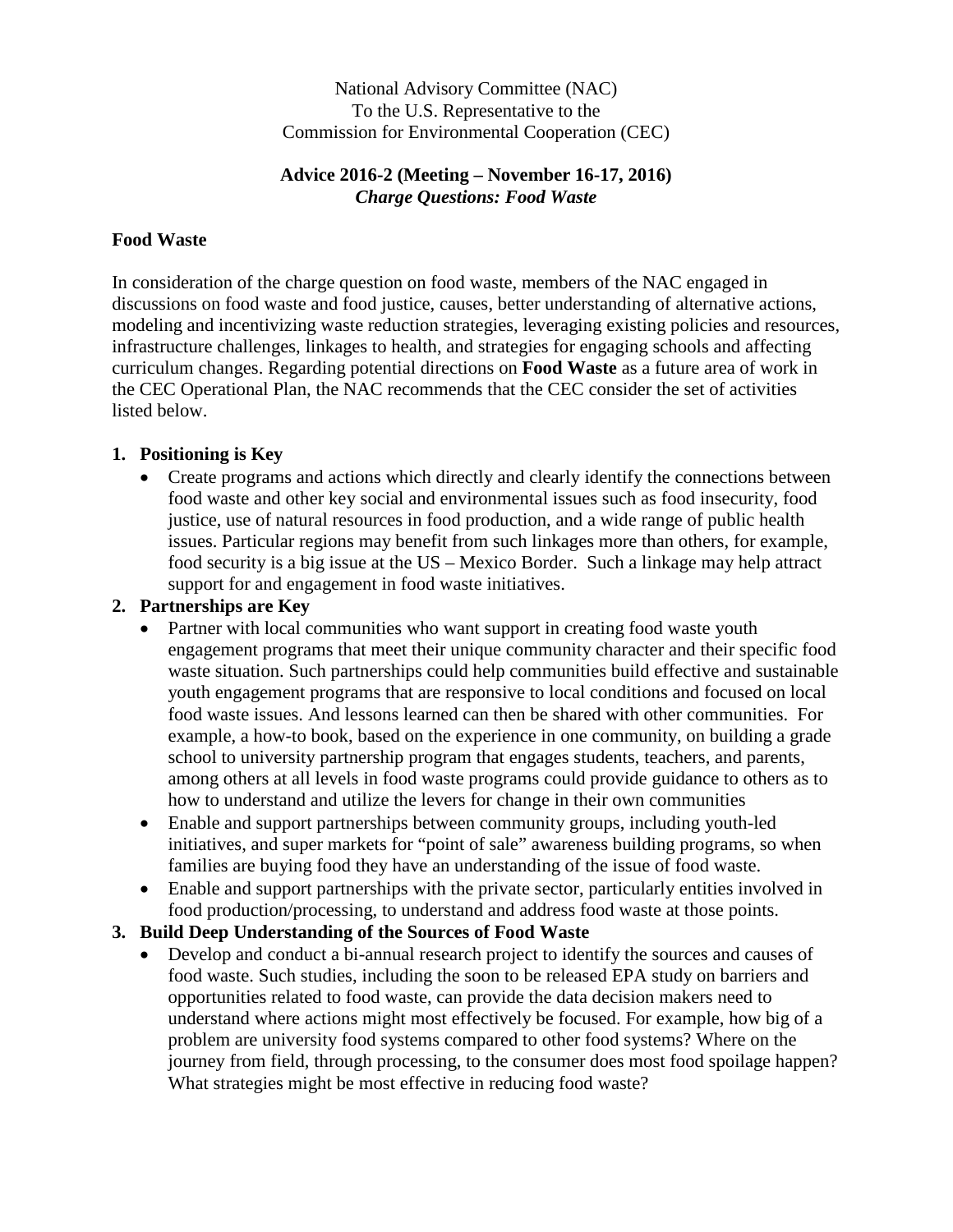- Use new data to focus new research, academic, and community awareness programs and policies on the most significant sources of food waste.
- Use the project to make the link between food waste and impact on areas of key interest such as food insecurity and public health.
- Use the baseline data to track the impact of new programs and actions in reducing food waste over time.

## **4. Surface the Facts about which Actions Create what Value in which Contexts**

- Increase capability of communities and other key stakeholders to make strategic choices about which actions generate the most value in specific contexts by creating new understanding of the most cost-effective high impact programs.
	- o Develop and conduct a bi-annual research project designed to surface the facts about the value generating effectiveness of the range of actions and activities designed to control food waste.
- Ensure that policy makers and other key decision makers can determine costeffectiveness of alternative strategies so that high impact leverage points can be understood and exercised. For example, will changes in consumer behavior versus changes in food industry behaviors have the greatest impact? Would a "just ask" program in fast food restaurants which encourages consumers to ask for what they need versus being provided a set amount, have impact beyond other programs which focus on changing consumer behavior? What would it cost an individual consumer to reduce food waste, what would it cost a restaurant, or a boutique coffee shop? What is the value of or utility of linking food subsidies directly to sustainable practices? When choices are required, which choices are best?
- Ensure that citizens and other key stakeholders have readily accessible and usable data about alternative strategies so they can make informed choices. For example, where are youth-based awareness programs most effective in increasing engagement levels in food waste and food justice programs?
- Invest in efforts to make data, analysis, and insights about the value of reducing food waste readily accessible to the intended audiences. For example, make such data available on open data portals.
- Examine models in use in other areas and explore the application of lessons learned to food waste. Are there lessons from these models that could contribute to new models or actions focused on the elimination food waste at the source?

# **5. Enable the Infrastructure Necessary to Manage the Sources**

- The NAC recommends programs that support the creation of the infrastructure necessary to manage the sources of food waste.
	- o Use the newly available data about the causes and sources of food waste and the relative impact of programs to support decision making about where new or enhanced infrastructure is needed to support the reduction of food waste. Such research will help inform questions about obstacles to food waste reduction and food security. For example, where will composting programs have the greatest impact? Where will increased access to fresh food make a difference in food waste?
	- o Of particular importance to efforts to reduce food waste, are efforts to redistribute food. What is the current state of affairs and what are the obstacles to increasing food security through redistribution programs thereby reducing food waste? What are the obstacles to food security? What are the incentives? Whether the focus is on a small tribal community or an inner city, how can obstacles such as health codes, food safety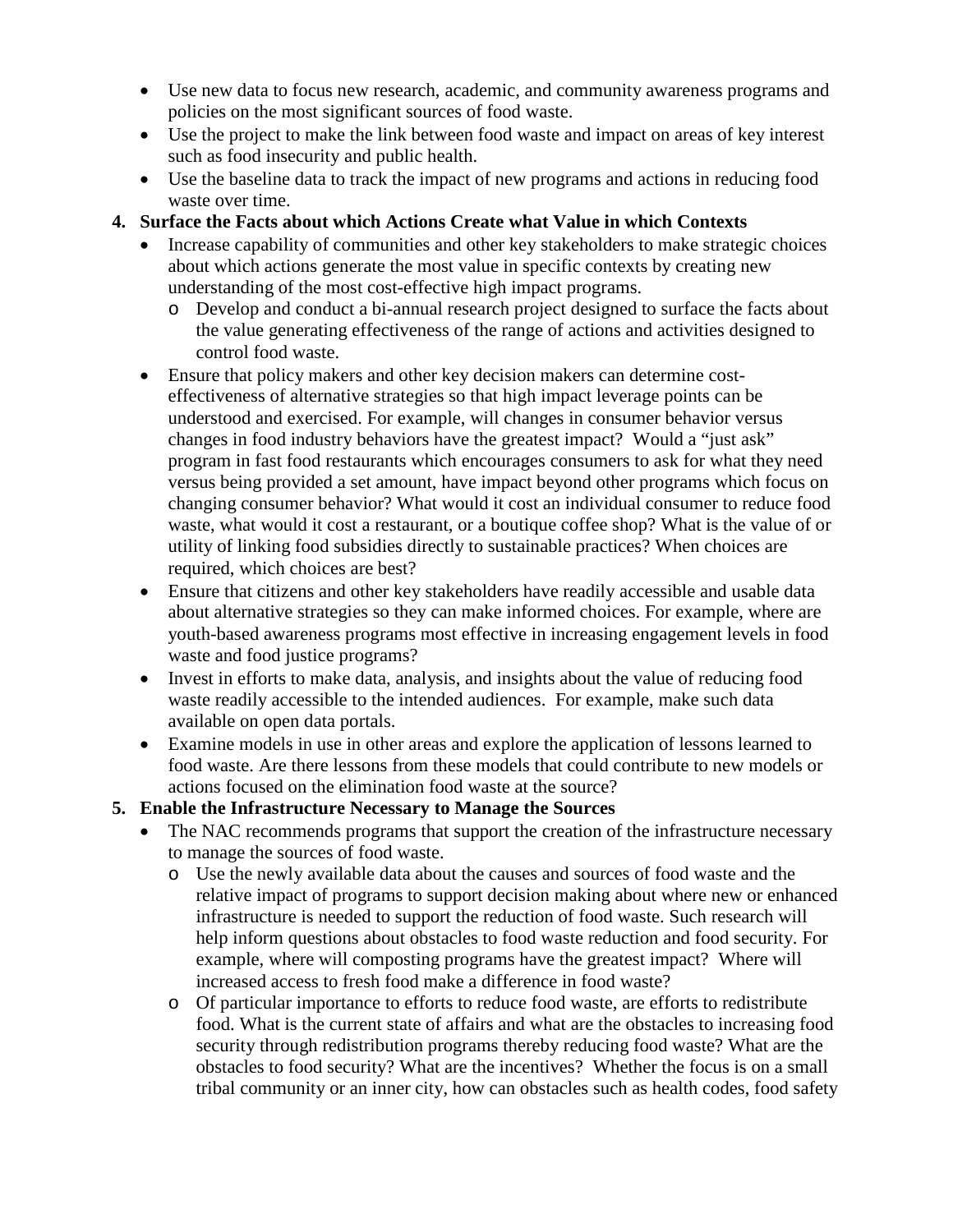concerns and others be overcome? How can we get food from university cafeterias to food banks?

## **6. Build Awareness: Simplify, Reuse, Customize and Amplify the Message**

- The NAC recommends a number of actions focused on using existing and newly acquired data to build *awareness* programs that support the interests of individuals, communities, and other societal and institutional actors to reduce food waste. For example, EPA could support a competition to get universities to reduce food waste through the involvement of their students. Other examples might be EPA's partnership with other stakeholders to enable and support -
	- o Awareness programs that leverage what is already available and considered effective such as the Food and Drug Administration's Food Triangle. Use such resources to tie decisions, such as what we should buy and what we should eat every day to the issue of food waste.
	- o Awareness programs that inform communities seeking to build and strengthen redistribution programs.
	- o Awareness programs that help individual consumers understand where their food originates.
	- Awareness programs that help individual consumers understand their own consumption patterns and new ways of buying based on those patterns. Help them see the impact of their own behavior and help them to understand what to throw away.
	- o Awareness programs that provide information about the value of separating trash and effective approaches to changing behaviors.
	- Awareness programs that build understanding of and changes to consumer behaviors around the issue of "ugly produce."
- The NAC recommends actions which directly *incentivize* the engagement of youth in the following ways:
	- o Engage youth to engage in food waste related activities by incentivizing universities to compete against one another. Motivate students with prizes to innovate across the disciplines, for example, improve packaging designs, create ad programs, create new evaluation designs to assess impact, create new community and youth engagement models, and new social media strategies, among others. Conduct a Hack on new ways to use leftovers – "how to make something into something."
	- o Incentivize "Citizen Scientists" and teachers in the k-12 space by building awareness of school gardens and "trash pick-up" initiatives, among others.
- The NAC recommends actions which leverage existing *curricular* resources including those resources already available at EPA and other key stakeholders. Build awareness of what already exists and amplify it, refine it – don't recreate it. Bring the best of existing resources together and make them available to school systems. For example, many schools have curricular resources that include gardens and trash pickup to complement activities related to these topics.